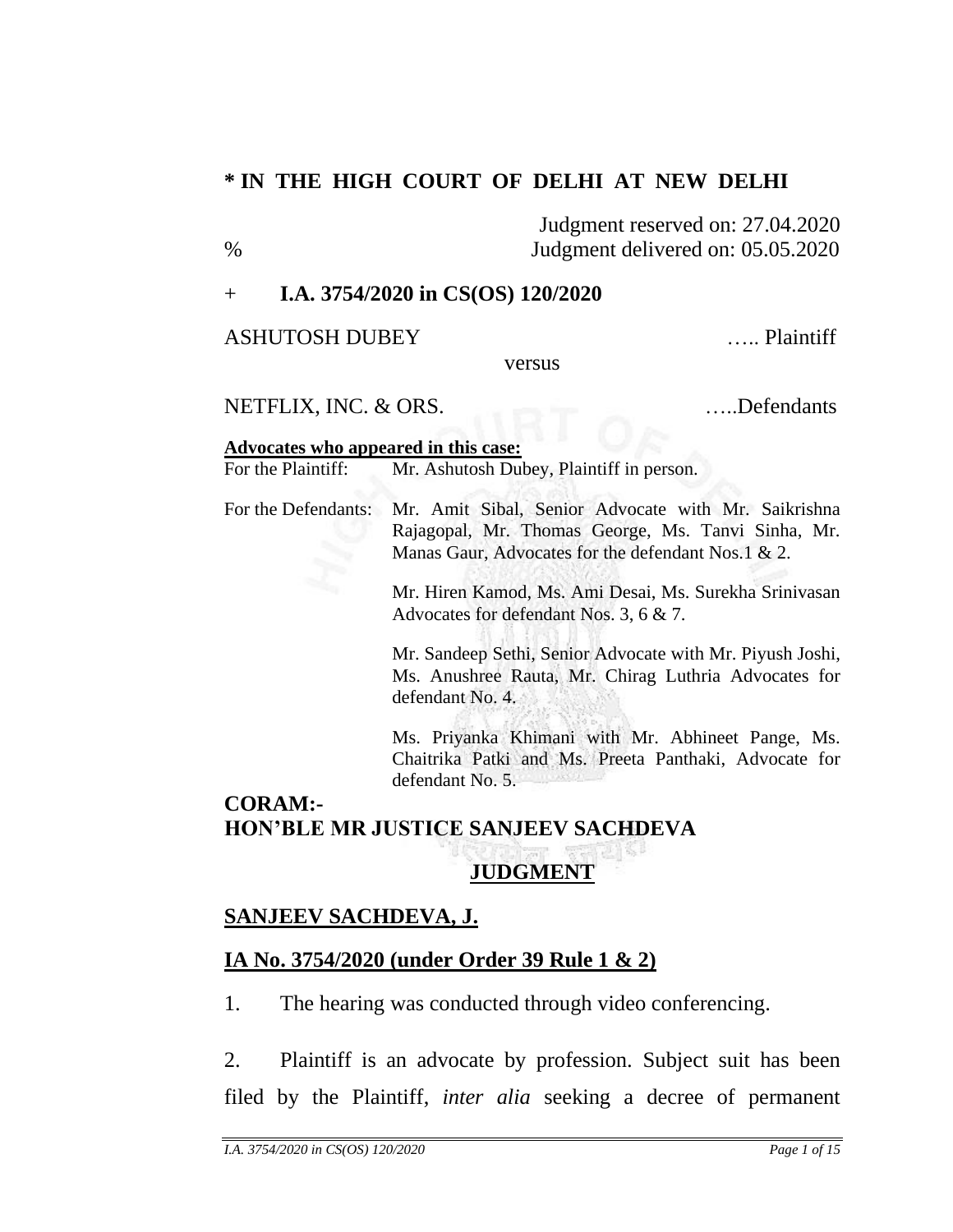injunction against the defendants further airing or streaming of the episodes of Web-Series (TV show) *"Hasmukh"* particularly Episode 4 of Season 1.

3. As per the Plaintiff, said episode contains derogatory remarks against the entire legal fraternity. It is contended that the intent of the plaintiff is not to highlight defamation of an individual but to restrain the defendants from webcasting, passing derogatory remarks, casting aspersions, making scandalous statements / comments on the Legal community.

4. It is submitted that the remarks are not humorous nor come across as a joke and are not even near to any satire nor within the boundaries of a critique. The dialogue with regard to which the subject suit has been filed is: "*Aisa pehla shehar dekha hai humne jahan chor bhi bade ameer hote hain. Lekin yahan unka naam chor nahin 'vakeel' hota hai. Aapke Vakeel sabse bade kamine aur chor hote hain. Ye kanoon ke thekedaar jo kabhi nahin honge giraftaar, kyunki ye kalam ke saath karte hain balatkaar. Are bhaiya, log kehte hain ki kanoon andha hota hai, main kehta hoon kanoon ganda hota hai, kyunki har vakeel ke haath mein chota sa itna danda hota hai."*

*"*ऐसा पहला शहर देखा हैहमनेजहााँचोर भी बड़ेअमीर होतेहैं*.* लेकिन यहााँउनिा नाम चोर नही ीं*'*विील*'*होता है*.* आपिे विील सबसेबड़ेिमीनेऔर चोर होतेहैं*.* येिानून िे ठे िे दार जो िभी नही ींहोींगेकगरफ्तार क्ूींकि येिलम िे साथ िरतेहैंबलात्कार*.* अरेभैया लोग कहते हैं की कानून अँधा होता है मैं कहता हूँ कानून गन्दा होता है क्यूंकि हर वकील िे हाथ मेंछोटा सा इतना डींडा होता है*."*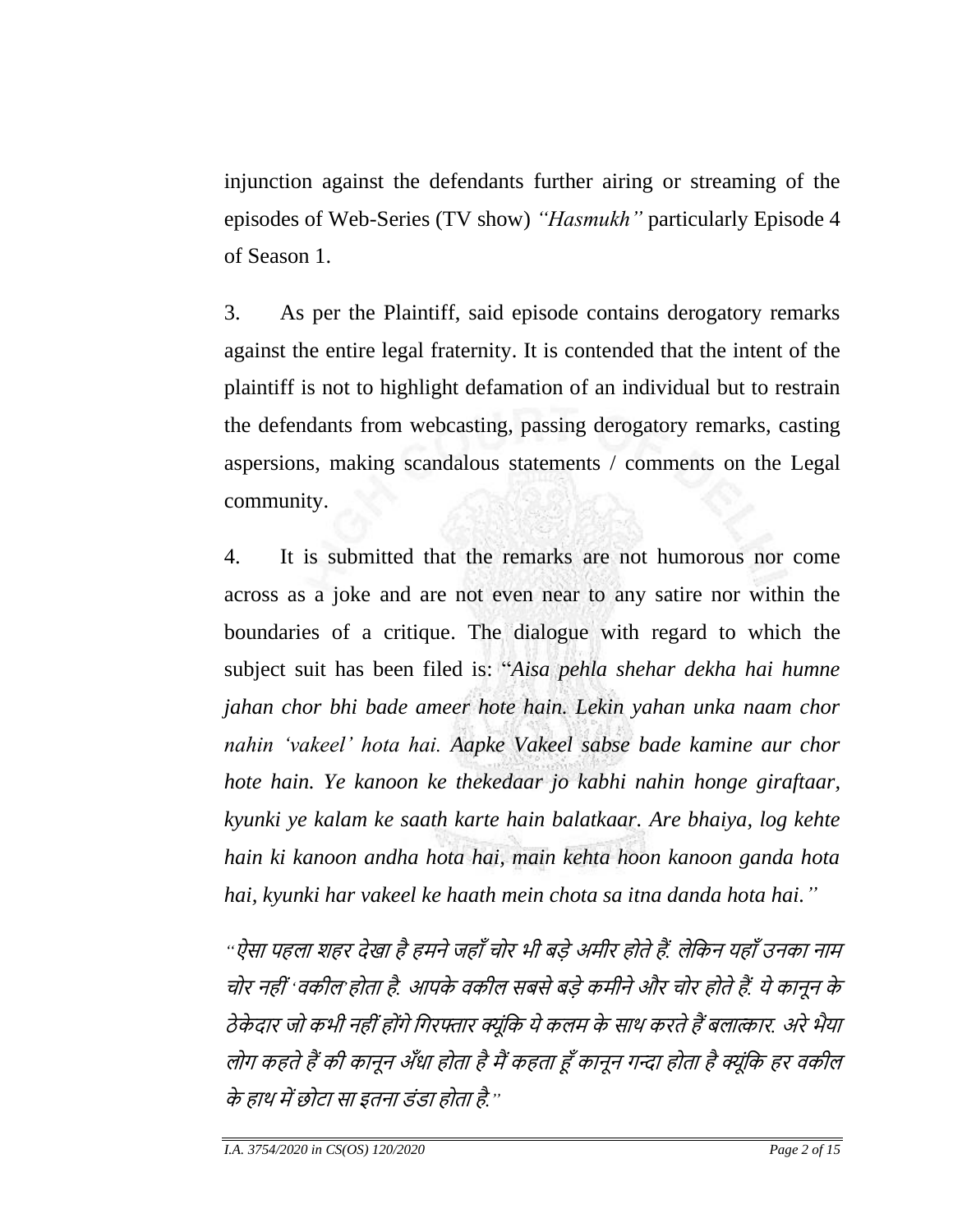*"This is the first city I have seen where even the thieves are rich. But out here, they're called lawyers. Your lawyers are the biggest scoundrels and thieves. These so-called upholders of law will never be brought to justice because they rape you with their pen. People say the law is blind. But I say the law is dirty because every lawyer carries a little stick in his hand. "*

5. It is contended by the plaintiff that the dialogue is highly disparaging, defamatory and bring disrepute to the legal profession and lawyers in the eyes of general public and are a constant stigma on the image of lawyers and a constant source of annoyance to the plaintiff and have lowered the image of lawyers and the plaintiff amongst the public at large.

6. Defendants entered appearance on an advance notice. The application was taken up for consideration at the request of the parties without calling for any formal reply.

7. It is contended by Learned Senior Counsels appearing for the Defendants that in view of the settled legal position, Plaintiff has failed to show any prima facie case and has not been able to even show any personal injury or violation of any right entitling him to grant of any injunction.

8. It is submitted on behalf of the Defendants that the theme/Plot of the web-series – *'Hasmukh'* as described in the Written Submissions filed by Defendant No. 1 and 2 *inter alia* is: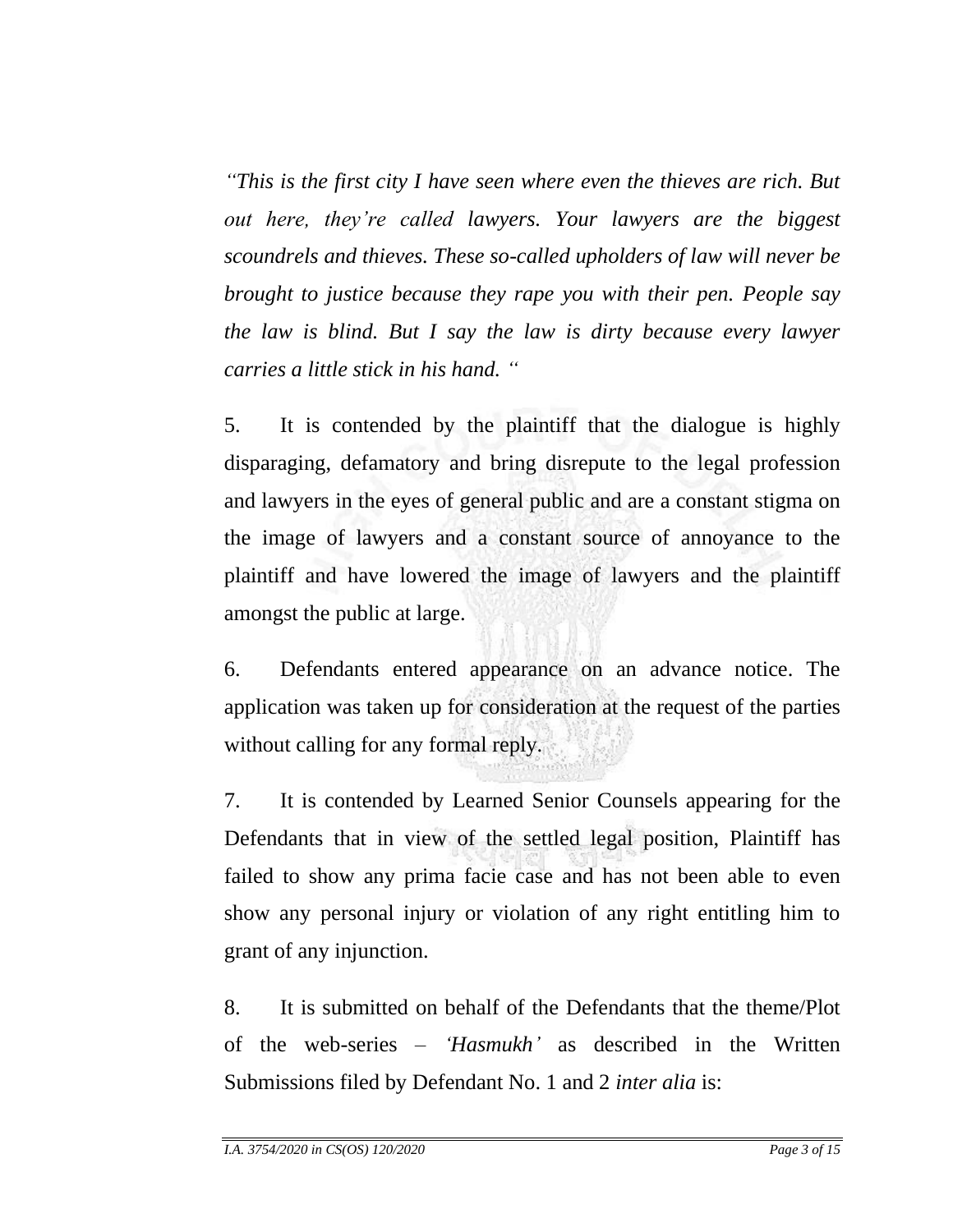- *(i) The Web-Series is a dark comedy about a small-town comedian namely 'Hasmukh' ('Protagonist') who arrives at Mumbai to pursue his career in stand-up comedy on television shows. In the said Web-Series, the Protagonist has been shown to have a unique trait whereby he can only successfully perform his stand-up comedy act, if he commits murders prior to his performances and makes satirical jokes in relation to his murder victims during such performances. As per the storyline of the said Series, in order to address his need to kill in a righteous way, the Protagonist therefore kills only evil and debauched persons from various fields and professions that he comes across in his life and then performs satirical jokes/remarks in relation to his experience with such victims in his stand-up comic act.*
- *(ii) Accordingly, the Protagonist has been shown to commit murders in almost every episode of the Web-Series and later perform his stand-up comic act in relation to his victims who are unethical professionals belonging to various fields/professions. In this manner, the Protagonist has been portrayed to deal with evil in various walks of life and its impact on society.*
- *(iii) In line with the central theme, in Episode 4 of the said Web-Series titled 'Bambai Mein Bambu', the Protagonist has been shown to have a harrowing experience with an aberrant lawyer named 'Shastri' ("said lawyer") upon his arrival in Mumbai. The character of the said lawyer in the Web-Series has been shown to be of an immoral, dishonest greedy, violent, threatening lawyer with underworld connections, who not only tries to dupe the Protagonist into executing an unfavorable contract but also quotes a very high professional fee for drafting the contract. The said lawyer also later tries to coerce the Protagonist into executing another contract at gunpoint to pay 50% of all his fee for comedy performance to Shastri on an ongoing basis, at which juncture the*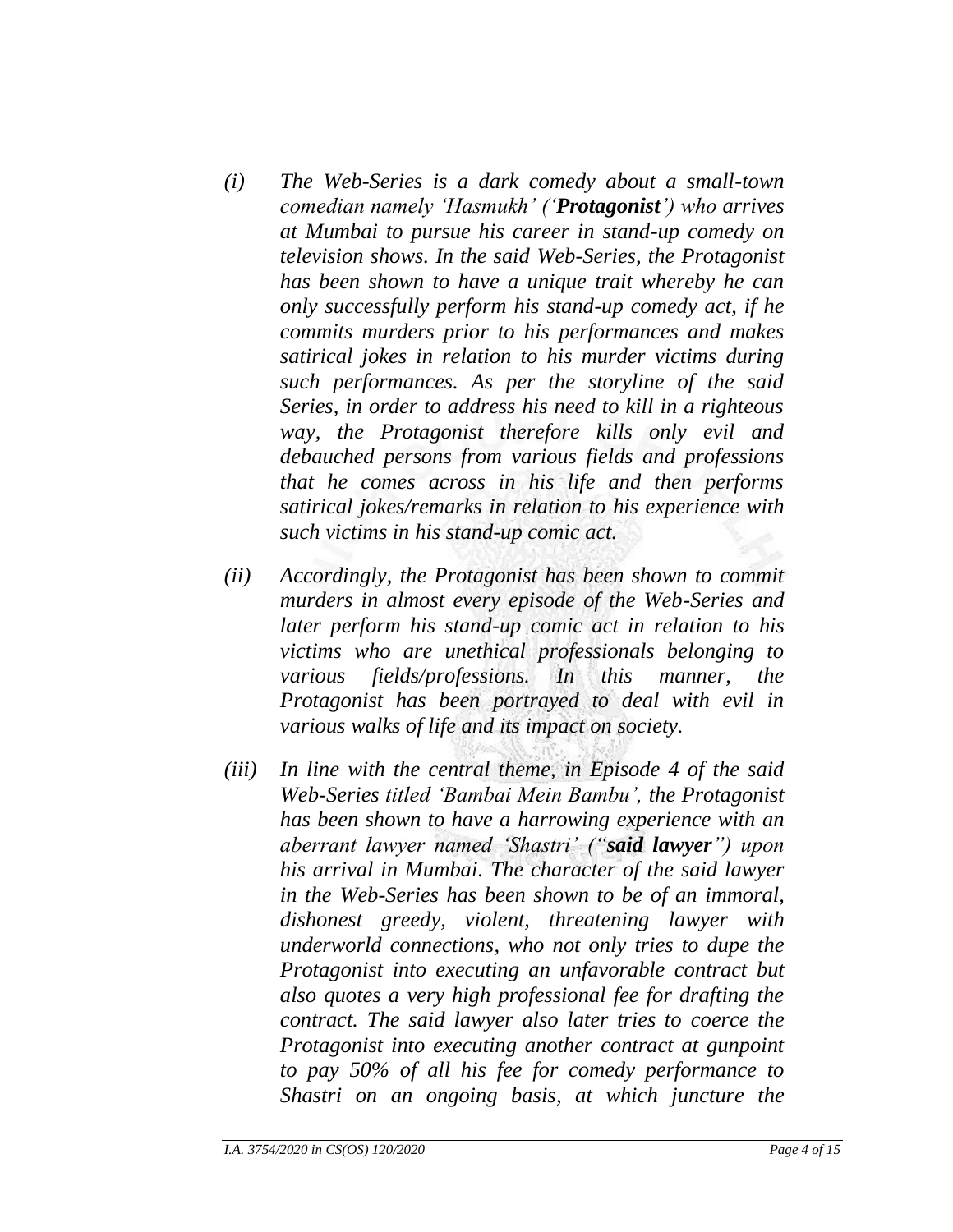*Protagonist murders him. Subsequent to this instance, in sync with the theme of the Web-Series and as would be expected by any viewer of the Web-Series, the Protagonist performs a stand-up comic act, wherein he makes reference to 'lawyers in Mumbai' (Time stamp 05:05 to 04:15).*

9. It is submitted by Learned Senior Counsels appearing on behalf of the defendants that Lawyers cannot be defamed as a "class of persons", nor can the Plaintiff be defamed by a general reference to Lawyers. It is contended that a class of persons cannot be defamed as a class, nor can an individual be defamed by general reference to a class to which the individual belongs.

10. It is, further, without prejudice contended that the settled position of law is that howsoever reprehensible or morally unjustifiable the words complained of may be, for the words to be actionable, they must contain an imputation concerning some particular person or persons whose identity can be established i.e. in case of a defamatory imputation against a collection of persons, such collection of persons must be a definite and determinate body so that the imputation in question can be said to relate to its individual members or components.

11. It is contended that where there is a statement describing a very wide class of individuals such as the reference made to lawyers, without identifying individual members, it cannot be said that lawyers have been defamed as a class or that individual members such as the Plaintiff have been defamed for belonging to the class of lawyer.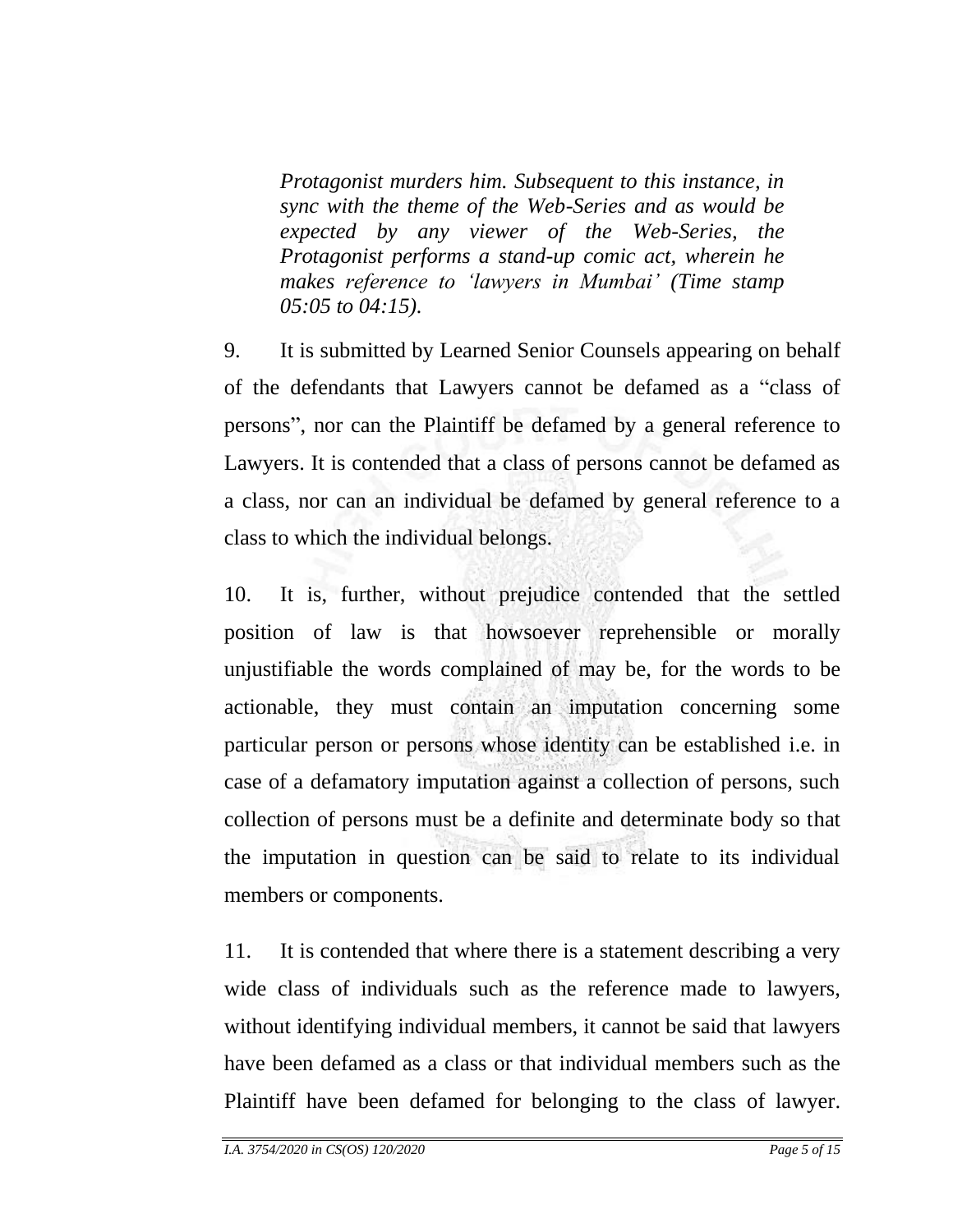Given the vast diversity in the class, the words used to describe a class would not reasonably lead persons acquainted with the Plaintiff to believe that he was the person referred to.

12. It is further contended that the Plaintiff has failed to disclose any cause of action to file the Suit or that he has suffered any irreparable loss or injury.

13. Reference may be had to the legal position, with regard to filing an action against making of defamatory or derogatory remarks about a class of individuals.

14. The Patna High Court in *Asha Parekh and Ors. v. The State of Bihar and Ors. 1977 Cri L J 21* has held as under:

*"13. It is well known that the essence of the offence of defamation consists in calling that description of pain which is felt by a person who knows himself to be the object of the unfavourable sentiments of his fellow creatures and those inconveniences to which a person who is the object of such unfavourable sentiments is exposed. The words or visible representations, therefore, complained of must contain an imputation concerning some particular person or persons whose identity can be established. If they contain no reflection upon a particular individual or individuals, but equally apply to others although belonging to the same class, an action for defamation will not lie. It goes without saying that the word 'person' in Section 499 of the Code includes a company or an association or a collection of persons as well, as provided in explanation 2 of Section 499, but the class of person attributed to must be a small determinate body. It is interesting in this connection to consider the case in (1) Government Advocate v. Gopa Babu Das*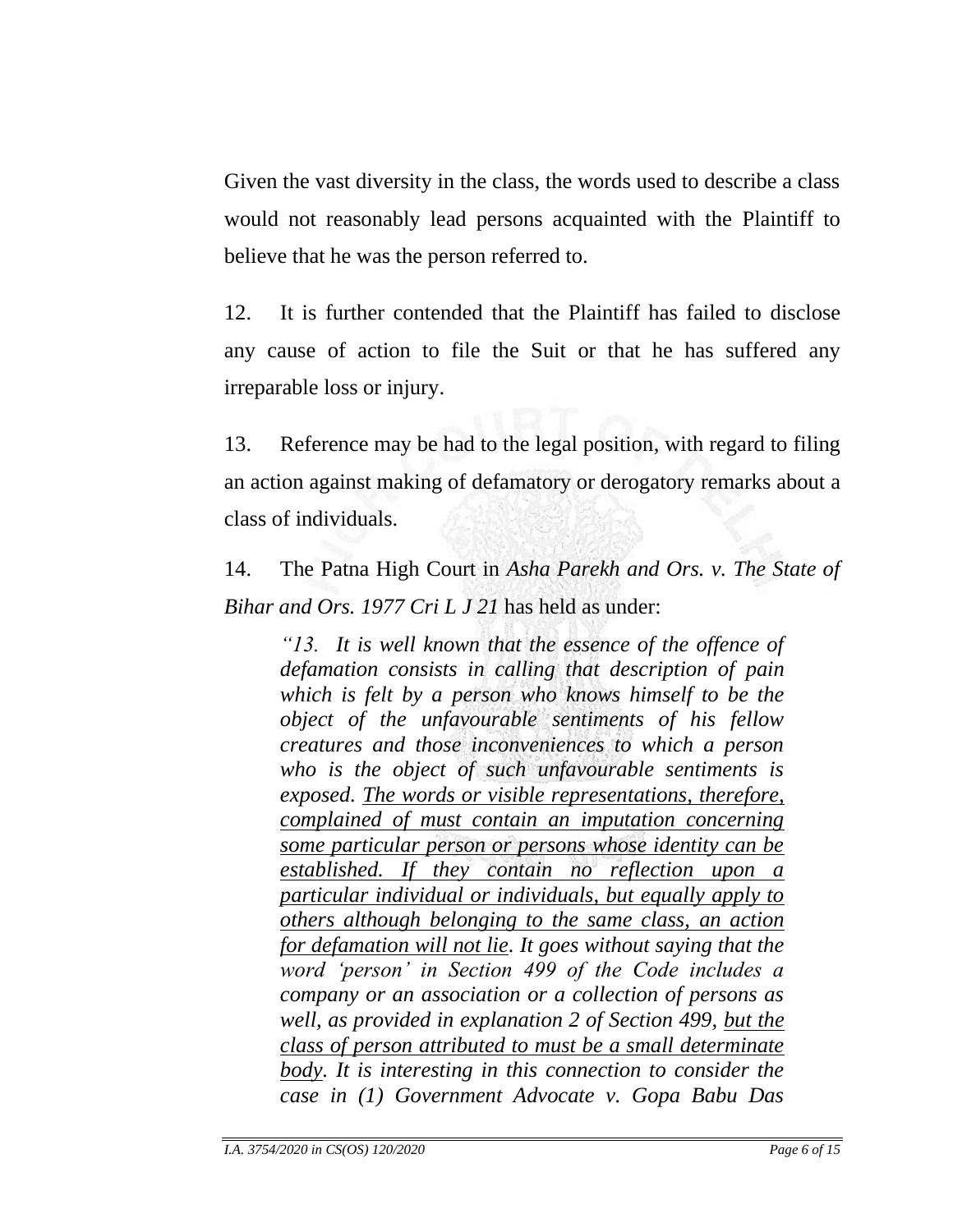*(A.I.R. 1922 Patna, 101) where a newspaper had published certain libellous matters against two constables of Begunia Police Station in the Puri district. No constable in particular was named in that publication and the entire publication was absolutely false. In an action for defamation by two constables of the said police station against the printer and publisher of the newspaper Dawson Miller, C.J. observed as follows:—*

> *"However reprehensible and morally unjustifiable the words complained of may be they must to be, actionable, contain an imputation concerning some particular person or persons whose identity can be established. An Imputation against an association or collection of persons jointly may also amount to defamation within the meaning of the section but at the same time it must be an Imputation capable of being brought home to a particular individual or collection of individuals as such. The article in question is not directed against the constables of the Begunia thana collectively so that they, as a body, could assert that each and all of them had been libelled. Nor can it be said that two ascertained individuals have been the object of the attack. It is unnecessary that the person whose conduct is called in question should be described by name. It is sufficient if on the evidence it can be shown that the imputation was directed towards a particular person or persons who can be identified…."*

*\*\*\*\*\* \*\*\*\*\* \*\*\*\*\**

*15. The case of (2) Eastwood v. Holmes 1 F. & F. 347 (The English Reports, Volume CLXXV, Nisi Prius VI) completely supports my proposition that lawyers as a class are not capable of being defamed. In an action for defamation by innuendo where in the report of the*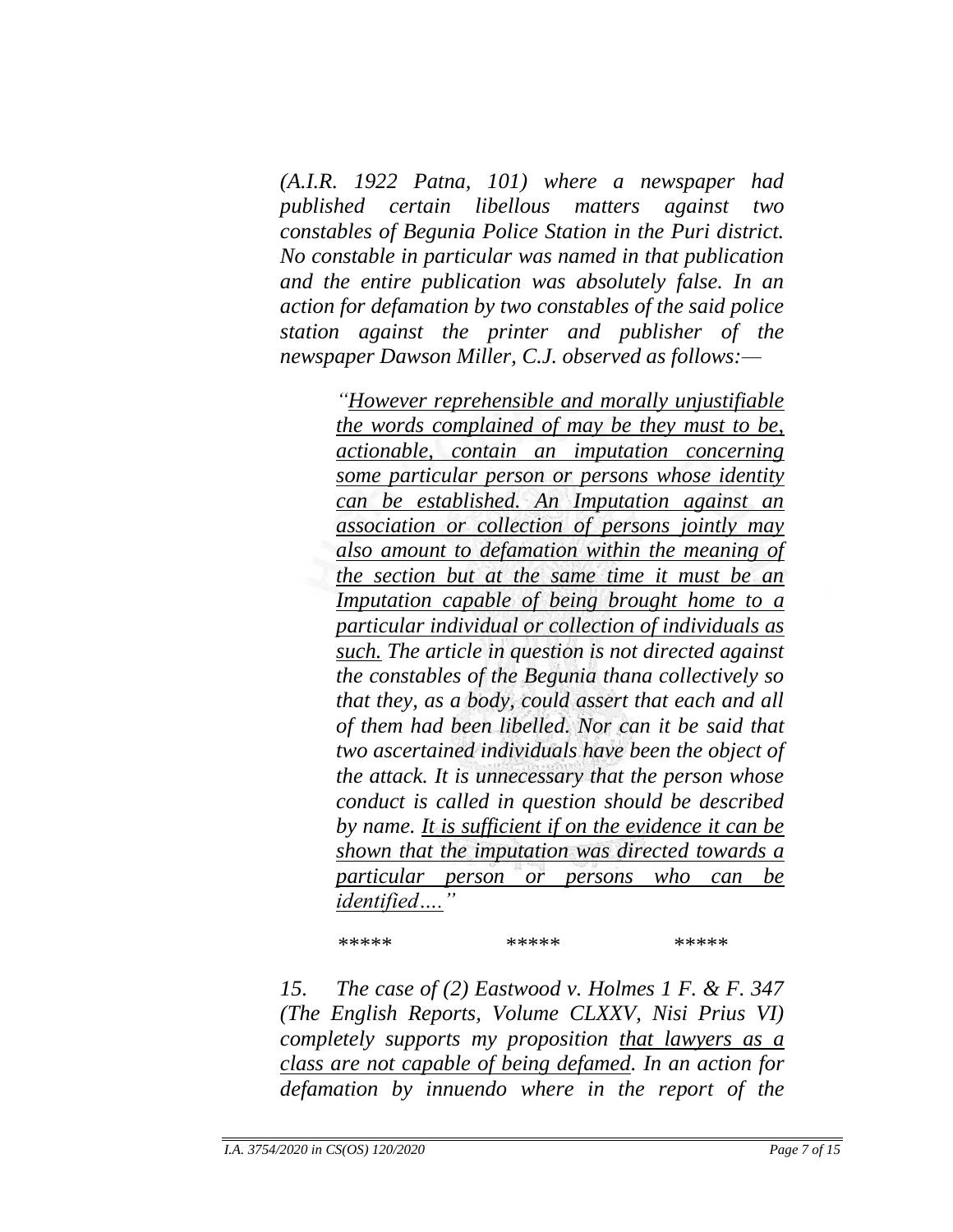*proceedings of the British Archaeological Association it was mentioned in regard to certain antiquities that—*

> *"these are figures reported to have been obtained from the Thames, and called 'pilgrims' signs.' They are being offered not only in London, but throughout the country, and antiquaries should be on their guard in the purchase of them. Mr. C. had inspected 800 of them, but the aggregate is stated to be not less than 2000. The whole are proved to be of recent fabrication. They appear to have been made in chalk moulds. They have been steeped in a strong acid and smeared over with Thames mud."*

*16. It was held that action could not be maintained. The observation of Willes, J., quoted below, on this aspect of the law is interesting and at the same time illuminating.—*

> *"Willes, J.— The action cannot be maintained. Assuming the article to be libellous, it is not a libel on the plaintiff, it only reflects on a class of persons dealing in such objects, and it is immaterial in this view whether they are genuine or not. If a man wrote that all lawyers were thieves, no particular lawyer could sue him unless there is something to point to the particular individual, which [305] there is not here. There is nothing to show that the article was inserted with any special reference to the plaintiff."*

*\*\*\*\*\* \*\*\*\*\* \*\*\*\*\**

*18. The class of Advocates in general is a much more amorphous and indeterminate body than the conference alluded to in the Supreme Court case referred to above. The law in respect of defamation of a class of persons as enunciated by Salmond is as follows:—*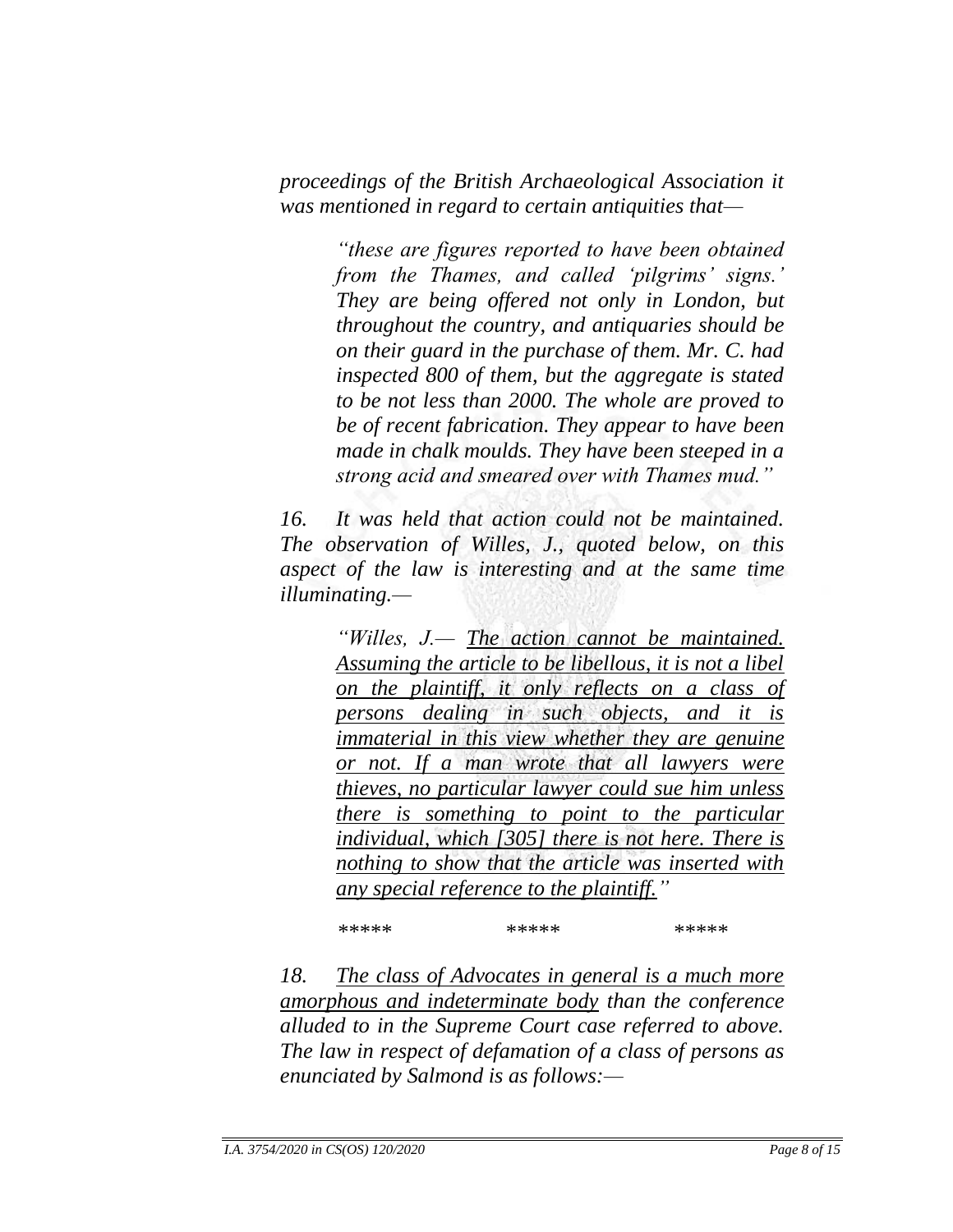*"In every case where the plaintiff is not named the test whether the words used refer to him is the question whether the words are such as would reasonably lead persons acquainted with the plaintiff to believe that he was the person referred to. If the words can be regarded as capable of referring to the plaintiff, the jury still have to decide the question of fact—Do they lead reasonable people, who know him, to the conclusion that they do refer to him? (Knupffer v. London Express Newspaper[1944] A.C. 116, 121) "The reason why a libel published of a large or indeterminate number of persons described by some general name generally fails to be actionable is the difficulty of establishing that the plaintiff was, in fact, included in the defamatory statements, for the habit of making unfounded generalisation is ingrained in ill educated or vulgar minds, or the words are occasionally intended to be facetious exaggeration" (Ibid. at 112, per Lord Atkin). Thus no action would lie at the suit of anyone for saying that all mankind is vicious and depraved, or even for alleging that all clergymen are hypocrites or all lawyers dishonest. [Eastwood v. Holmes(1858) 1 F. & F. 347]. For charges so general in their nature are merely vulgar generalisation". Vide [Salmond on the Law of Torts, Fifteenth Edition, 187]."* 역력제 해석\*

*19. In Halsbury's Laws of England (3rd Ed.: Edited by Viscount Simonds) Vol. 24, page 5, paragraph 6 it has been observed that "A class of persons cannot be defamed as a class, nor can an individual be defamed by general reference to the class to which he belongs. A similar view has been taken by Gatley in "Libel and Slander" where it has been observed that "where the words complained of reflect on a body or class of persons generally, such as lawyers, clergymen, publicans*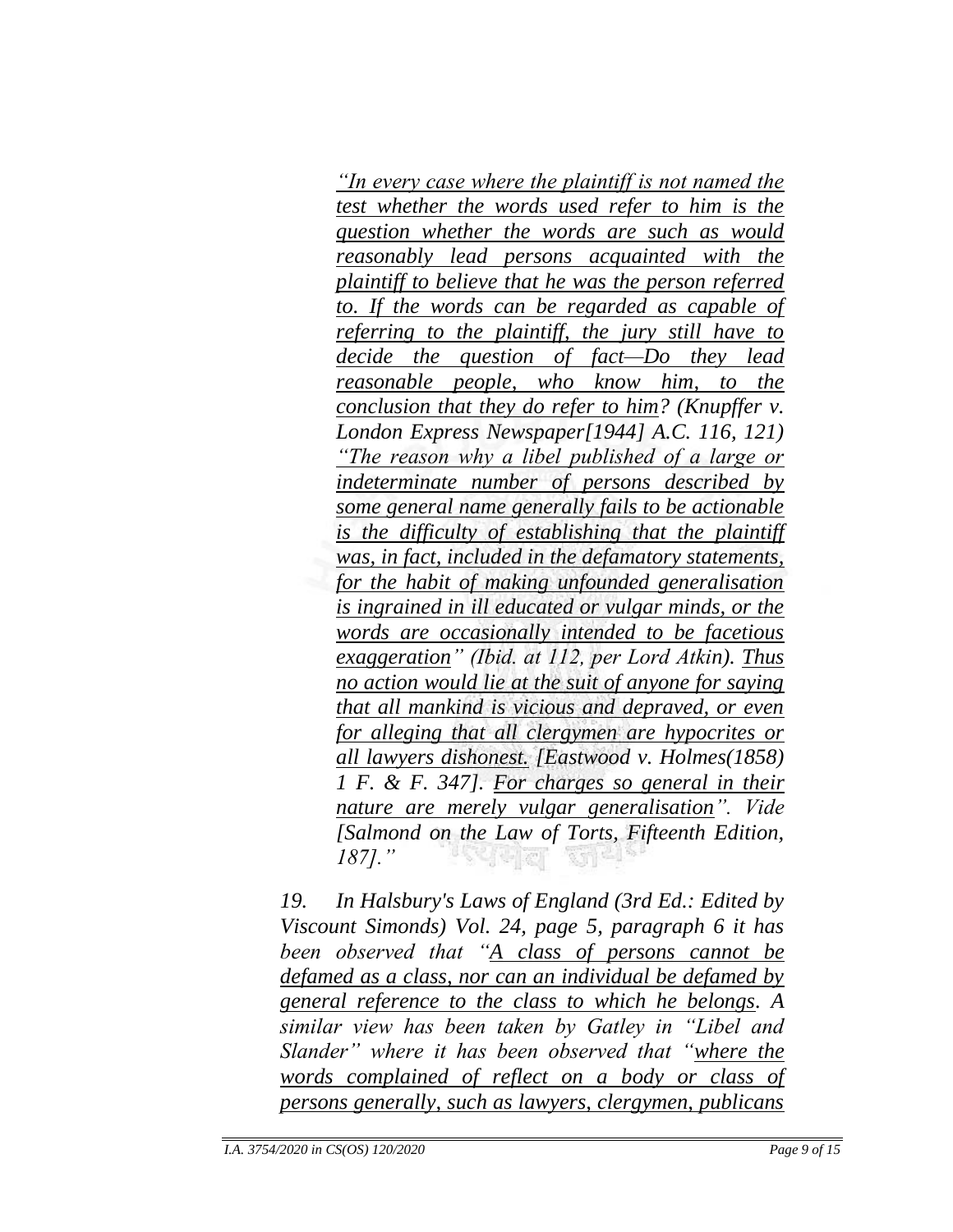*or the like, no particular member of the body or class can maintain an action." The view of Mr. Justice Willes in Eastwood v. Holmes (Supra) was approved by Lord Justice Holmes and Lord Justice Cherry as laying the sound law and strictly applicable in the case of (4) Brien v. Ason [(1913) 47 Ir. Lt]."*

*(underlining supplied)*

15. In *Narottamdas L. Shah Vs. Patel Maganbhai Revabhai & Ors. 1984 Cri L J 1790,* the Gujarat High Court while quashed defamation proceedings against the editors of a newspaper for publishing an editorial criticizing the prolonged strike by the lawyers and referring the lawyers as *"kajia dalals"* i.e. dispute brokers, held that the *"writing published is relatable to the entire class of lawyers. The writing does not refer to any identifiable body of persons. So also the writing is not in respect to any group/class of persons as distinguished from the rest of the community of lawyers. To make out an offence of defamation the writing should be such that a person/persons to whom the writing is relatable can be identified. It is not even the case of the complainant that the writing is referable to particular group of persons as distinguished from the rest of the community of lawyers. Since the imputation, if any, is in respect of the lawyers' class as a whole and the same is not referable to a person or a group of persons who can be identified and can be distinguished from the rest of the members of the legal profession, there is no offence of defamation."*

16. The Rajasthan High Court in *Shah Rukh Khan Vs. State of Rajasthan and Ors RLW 2008 (1) Raj 809***,** held that *"law requires*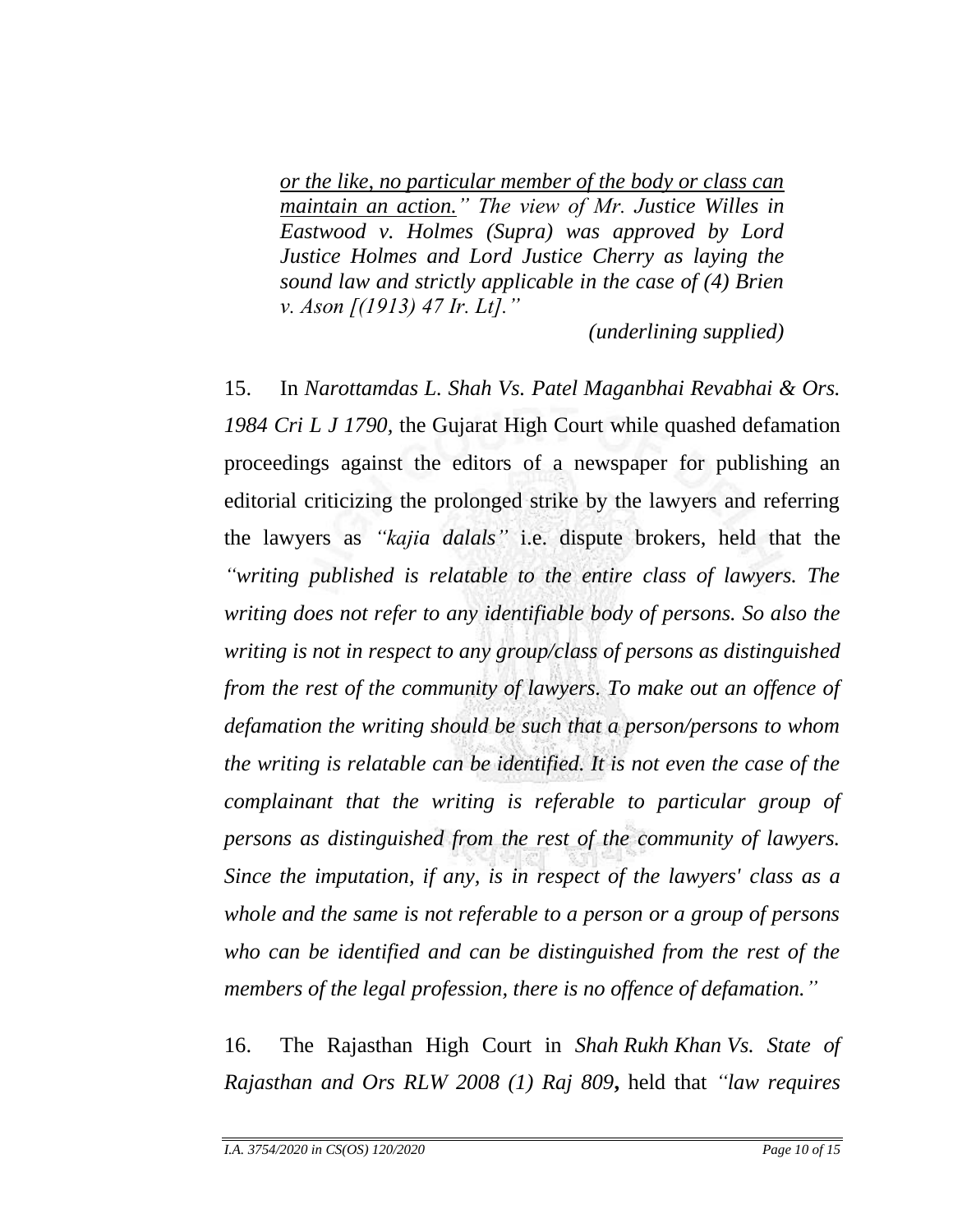*that the defamatory statement, in order to be actionable, be made against a definite and an identifiable group. However, lawyers taken as a class cannot be identified with any particular individual- indeterminate, indefinite, and unidentifiable as the members are: Firstly, the members of this class are too varied to be reduced to a few traits. Their is not a homogenous class, but a heterogeneous one, made up of wonderfully different individuals. Secondly, they are spread over the length and the breadth of the land. Thirdly, the class is always in flux, ever changing, as new lawyers enter and old ones depart the profession. The entire members of the class are clearly unidentifiable and indeterminable."*

17. It may be noted that the stand of the defendants is that the web series is a work of fiction, the story thereof and statements made by the characters including the impugned content is only meant to be taken in the context of a figment of imagination and humour and not as a matter of truth.

18. Perusal of the impugned episode clearly shows that the impugned dialogue is spoken by the Protagonist while performing on stage as a stand-up comedian. The web series and specially the episode when looked at in its entirety shows that the protagonist performs on the stage as a stand-up at comedian after facing some adverse experience at the hand of a particular profession or professionals.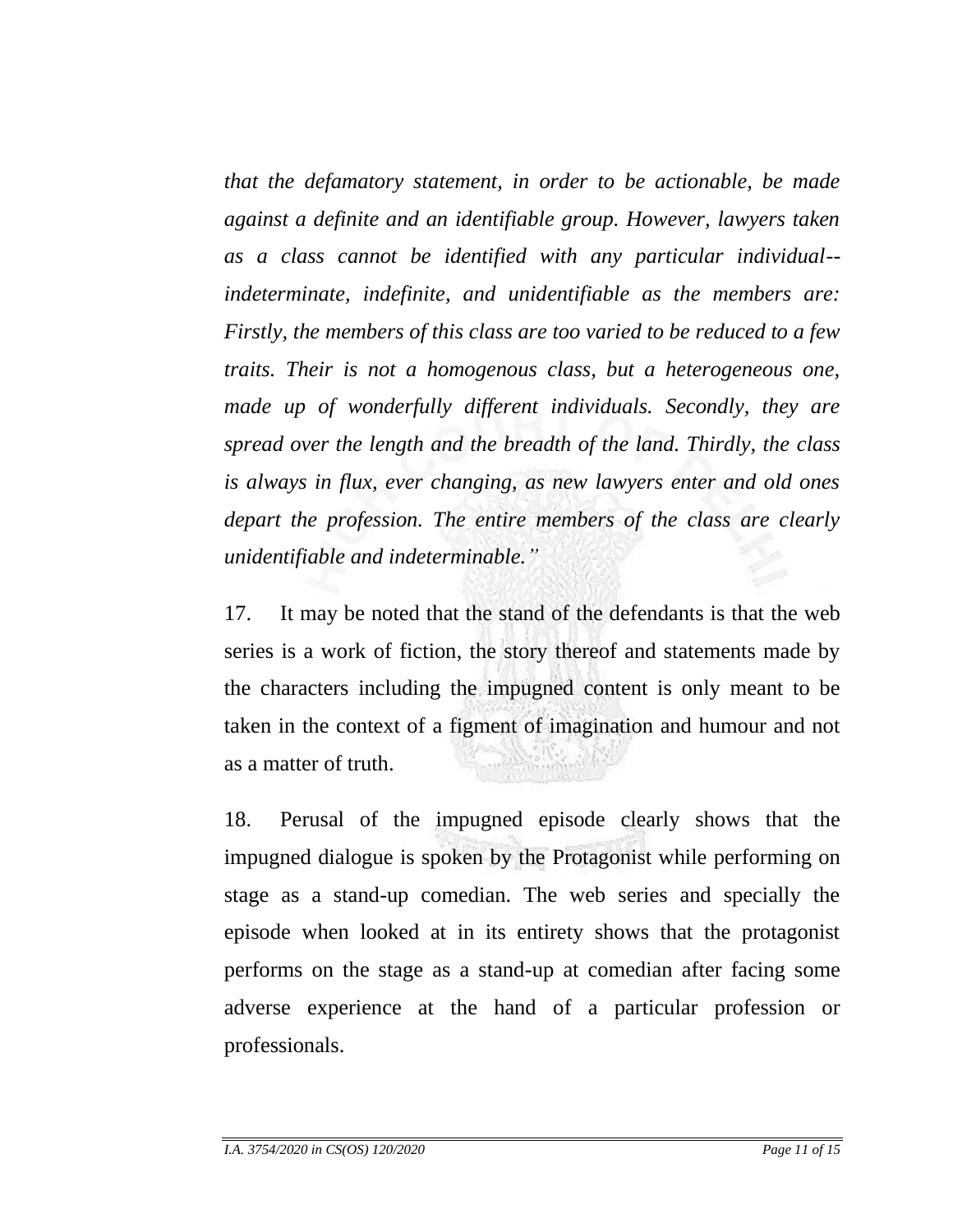19. In the episode in question the protagonist makes the impugned comment after facing a personal experience with a dishonest greedy lawyer. Having experienced an immoral character, the protagonist thereafter, while performing on the stage as a stand-up comedian makes a satirical comment about the lawyers in general.

20. As noted above the impugned comment is a satirical comment with regard to the lawyers taken as a class and is not with regard to any determinate definite or identifiable group of lawyers.

21. The web-series when viewed shows that it is a dark satirical comedy, attempting to expose the ills of various professions. The protagonist makes a statement as a stand-up comedy about the ills of various profession.

22. It is a known fact that a stand-up comedian to highlight a particular point exaggerates the same to an extent that it becomes a satire and a comedy. People do not view the comments or jokes made by stand-up comedians as statements of truth but take them with a pinch of salt with the understanding that it is an exaggeration for the purposes of exposing certain ills or shortcomings.

23. When the impugned episode is viewed it, prima facie gives an impression that the protagonist, after having suffered at the hands of a member of the legal profession who has tried to exploit him, make comments about the profession. The protagonist prima facie appears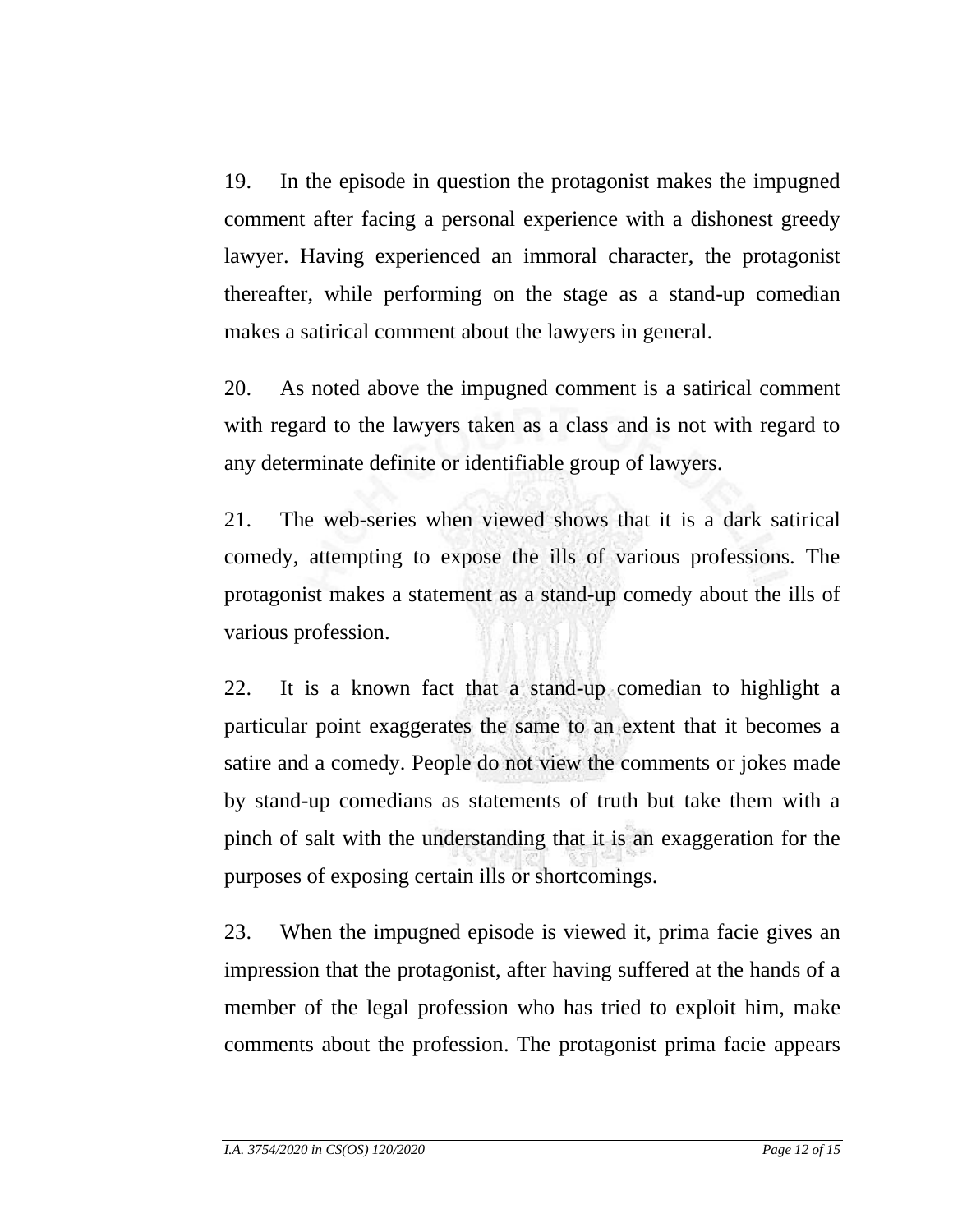to be exaggerating the issue for the purposes of highlighting the ills of the profession.

24. One of the satirical techniques to criticise a particular subject or character is to exaggerate it beyond normal bounds so that it becomes ridiculous and its faults can be seen. Satire is a work of art. It is a literary work that ridicules its subject through the use of techniques like as exaggeration. It is a witty, ironic and often exaggerated portrayal of a subject.

25. Further, if an ad interim injunction is granted, it would amount to interference in the freedom of speech and expression guaranteed by our Constitution to the defendants.

26. The very essence of democracy is that a creative artist is given the liberty to project the picture of the society in a manner he perceives. One of the prime forms of exposing the ills of the society is by portraying a satirical picture of the same. Stand-up comedians perform that very purpose. In their portrayal they use satire and exaggerate the ills to an extent that it becomes a ridicule. In the humorous portrayal of the ills of the society the stand-up comedians use satire.

27. Furthermore, plaintiff has not been able to show that the impugned comment in any manner refers to the plaintiff or refers to a definite group of individuals or lawyers out of the entire class of lawyers to which the plaintiff belongs.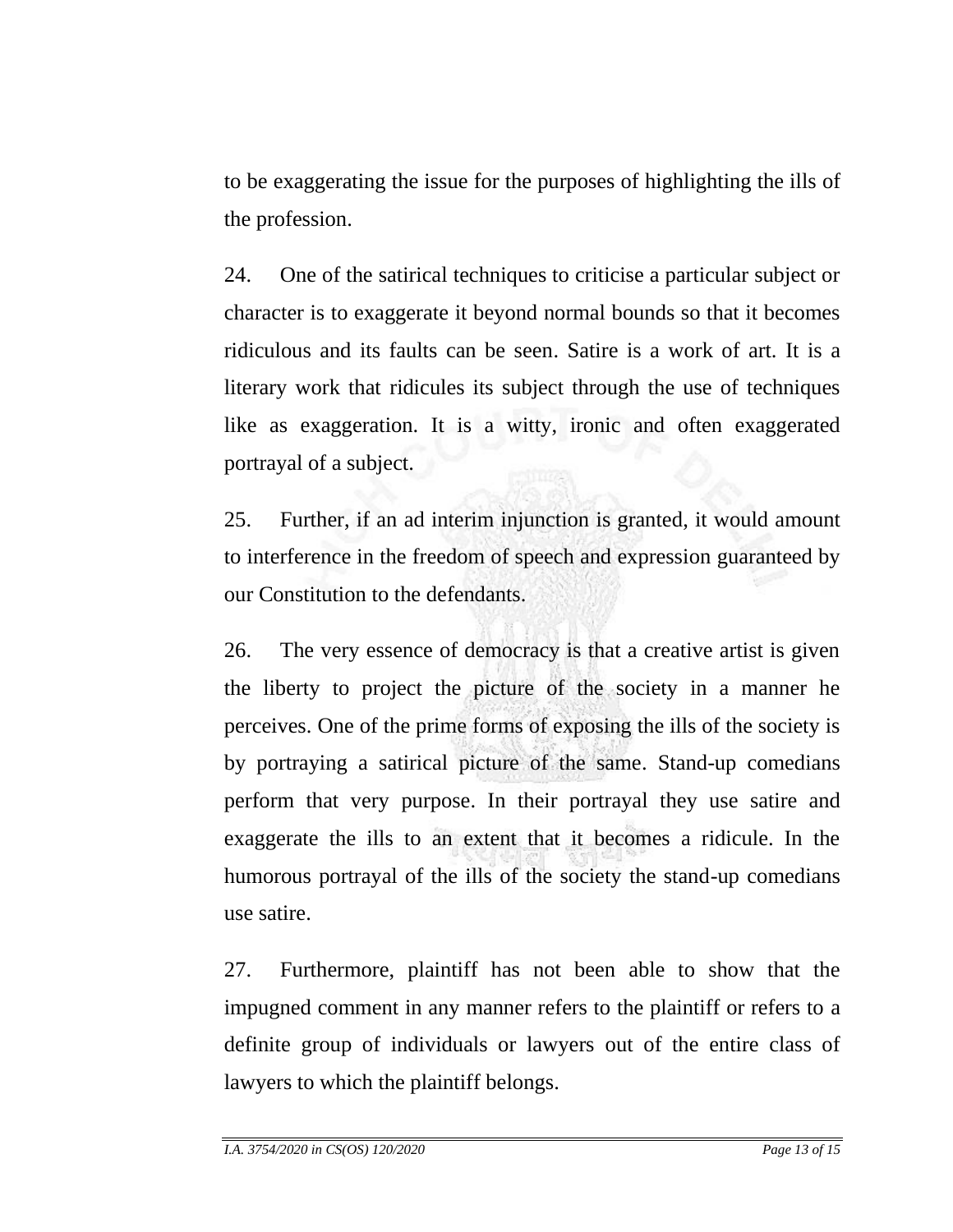28. Neither has the plaintiff been able to show that the impugned comment refers to the plaintiff nor has the plaintiff even in the plaint pleaded that the comment refers to the plaintiff. It is also not the case of the plaintiff that the dialogue in the episode in any manner refers to the Plaintiff or that any person acquainted with the plaintiff has any reason to believe that there is any reference to the Plaintiff.

29. The basic principle for grant of an ad interim injunction under order 39 rule 1 and 2 Code of Civil Procedure is to prevent an injury to the plaintiff or to restrain the defendant from committing *inter alia* injury of any kind to the plaintiff.

30. As noted above it is not the case of the plaintiff that the impugned dialogue in any manner refers to the plaintiff or causes any injury to the plaintiff. On the other hand, the case set up by the plaintiff is that the impugned statement is derogatory to the reputation of lawyers as a class to which the plaintiff belongs.

31. As noticed above, neither has the plaintiff pleaded not shown that the impugned dialogue in any manner refers to the plaintiff or refers to a definite group of individuals or lawyers out of the entire class of lawyers to which the plaintiff belongs. It is not even the case of the plaintiff that any person acquainted with the plaintiff has any reason to believe that there is any reference to the plaintiff by the impugned dialogue.